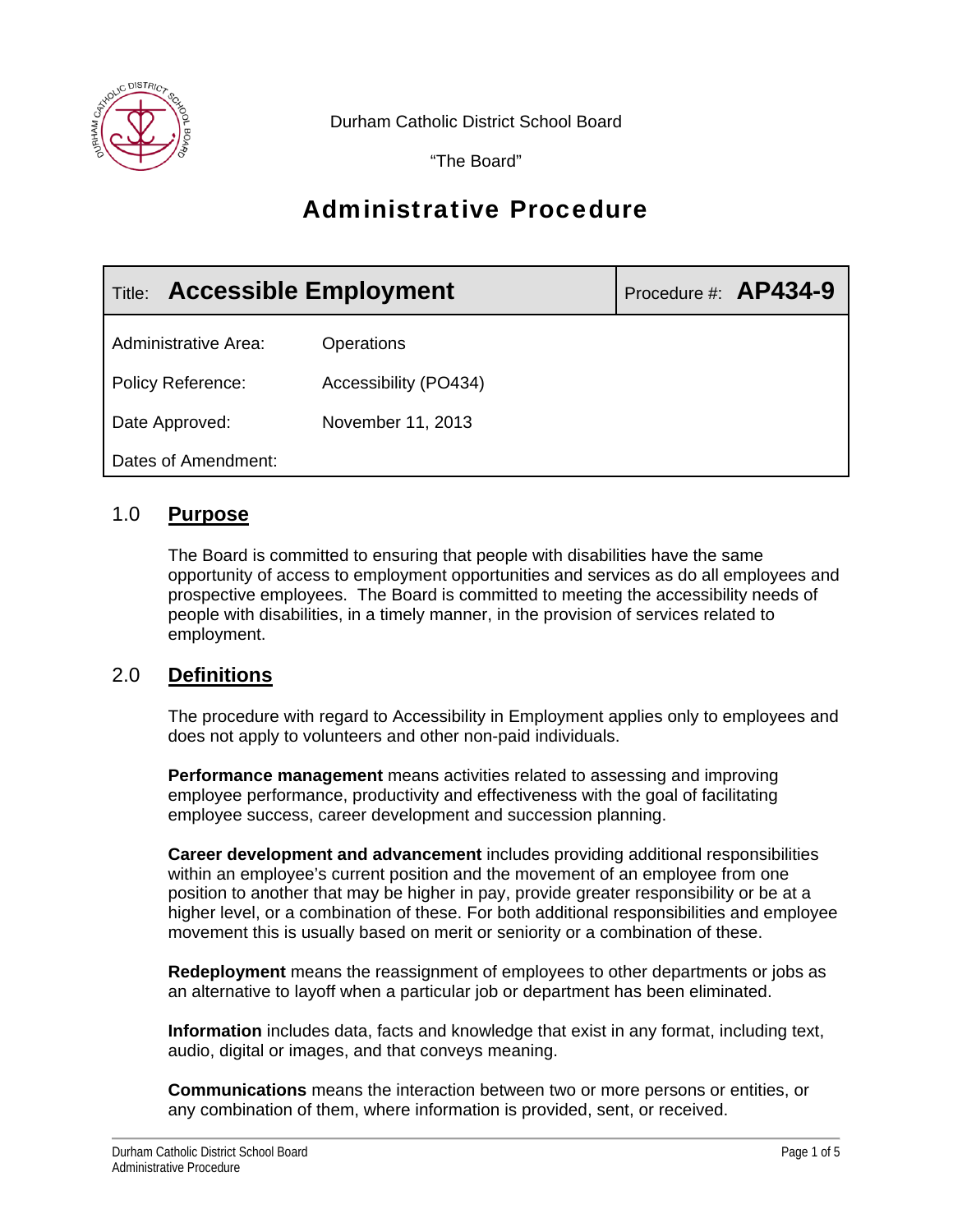## 2.0 **Definitions** (Cont'd)

**Accessible formats** include but are not limited to options such as large print, screen readers, braille, audio format, captioning.

**Conversion-ready** is an electronic or digital format that facilitates conversion into an accessible format.

**WCAG** refers to the World Wide Web Consortium Web Content Accessibility Guidelines

# 3.0 **Procedures**

- 3.1 Responsibility
	- 3.1.1 The Director of Education or designate who have responsibility for hiring and employee selection and/or supervise the work of employees of the Board will ensure that the provisions in this procedure are implemented.
	- 3.1.2 Staff of the Board's Human Resources and Administration Services department will ensure that the provisions of this procedure are incorporated in their practices.
	- 3.1.3 Unless otherwise stated, the provisions of this procedure will be in place by January 1, 2014.
- 3.2 Recruitment
	- 3.2.1 The Board will ensure that in its recruitment outreach practices the public is made aware that the Board will provide accommodation for applicants with disabilities in its recruitment processes.
	- 3.2.2 Employees of the Board will be made aware that the Board provides accommodation for applicants with disabilities in its recruitment processes.
	- 3.2.3 When the Board selects job applicants for a job selection process, the Board will make applicants aware that, upon request, they have access to accommodations in relation to materials and processes that will be used for applicant selection and that they will be consulted about the necessary accommodations that take into account their accessibility needs due to disability.
	- 3.2.4 When the Board makes an offer of employment, the Board will notify the successful applicant of its policy of accommodating employees with disabilities.

## 3.3 Supports for Employees

- 3.3.1 The Board will inform employees of the Board's policy of supporting employees with disabilities and procedures that provide for job accommodations.
- 3.3.2 The Board will make this information available as soon as practicable to new employees and will provide updated information as policies are revised.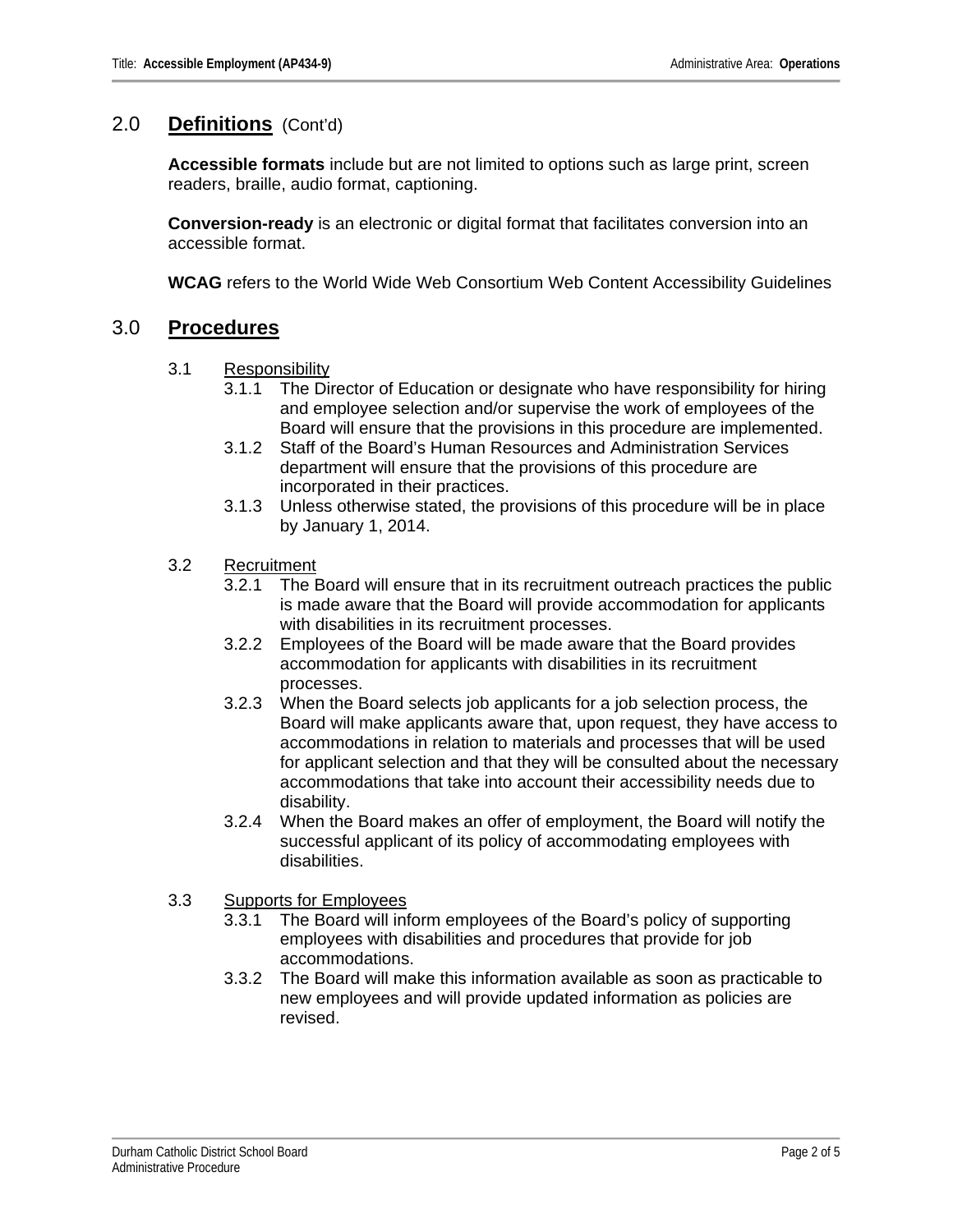## 3.0 **Procedures** (Cont'd)

- 3.4 Accessible Formats and Communication Supports
	- 3.4.1 Where an employee with a disability so requests, the Board will consult with the employee to provide or arrange for accessible formats and communication supports in relation to information that is generally available to employees in the workplace and that the employee needs to perform the employee's job.
	- 3.4.2 The Board, in determining the suitability of an accessible format or communication as required by 3.4.1, will consult with the employee.

### 3.5 Workplace Emergency Response Information

- 3.5.1 The Board will ensure that individualized workplace emergency response information is provided to employees who have a disability provided the disability is such that individualized information is necessary and the Board has been made aware of the need for accommodation due to the disability. The Board will provide the necessary information as soon as practicable after becoming aware of the need for accommodation.
- 3.5.2 If an employee who receives individualized workplace emergency response information requires assistance, the Board will, with the consent of the employee, provide such information to the person designated to provide assistance to the employee.
- 3.5.3 The Board will review individualized workplace emergency response information:
	- (a) When the employee moves to a different location in the Board;
	- (b) When the employee's overall accommodations needs or plans are reviewed, and
	- (c) When the Board reviews its general emergency response procedures.
- 3.5.4 The Board will ensure that the requirements of this section are in place as of January 1, 2012.

### 3.6 Individual Accommodation Plans

- 3.6.1 The Board will have in place through its Disability Management Policy and Administrative Procedure, a written process for the development of documented individual accommodation plans for employees with disabilities.
- 3.6.2 The Board's written process will address:
	- (a) How the employee requesting accommodation can participate in the development of the individual accommodation plan.
	- (b) The means by which the employee is assessed on an individual basis.
	- (c) How the Board can request an evaluation by an outside medical or other expert, at the Board's expense, to assist in determining if accommodation can be achieved and, if so, how it can be achieved.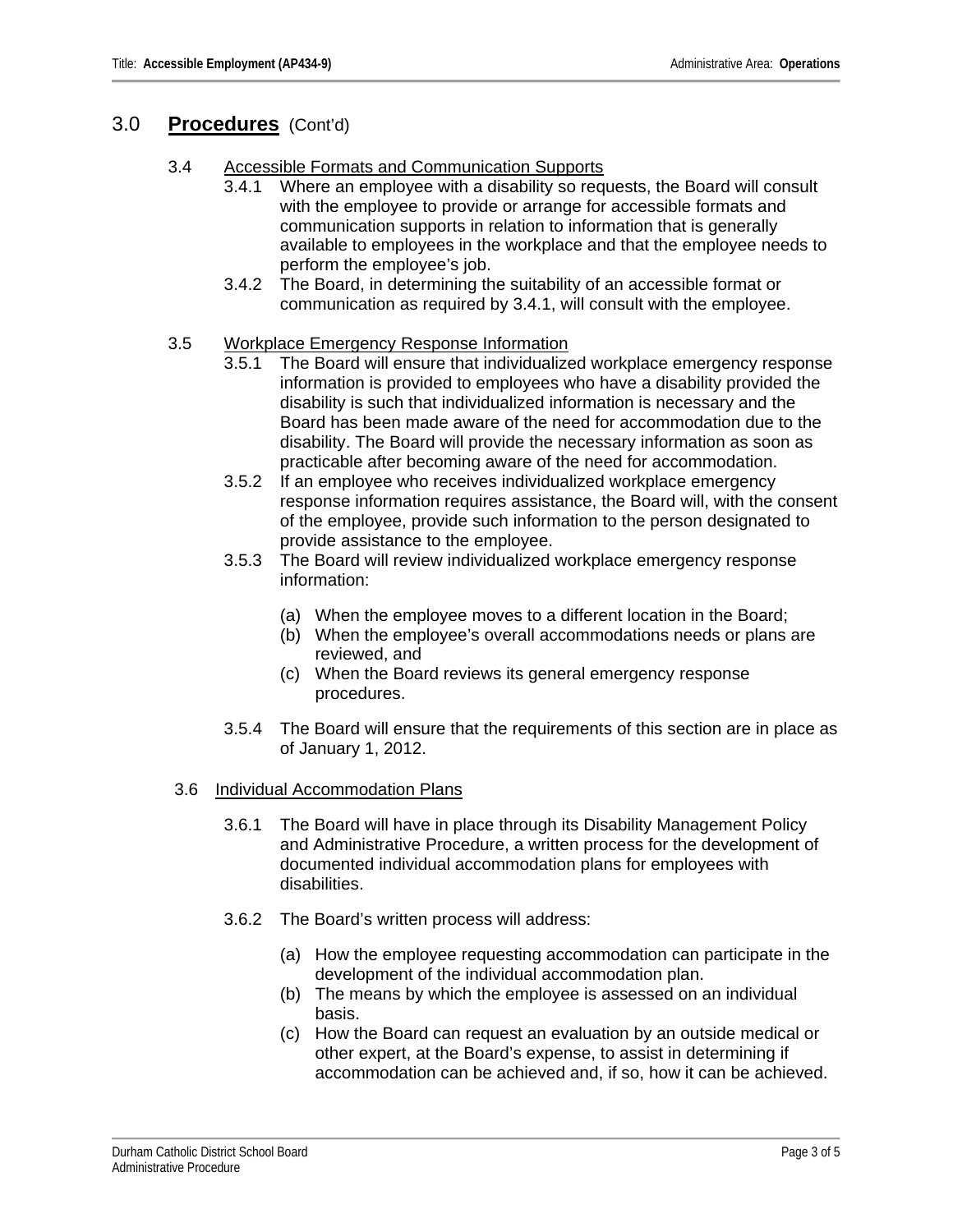## 3.0 **Procedures** (Cont'd)

3.6 Individual Accommodation Plans

3.6.2 (Cont'd)

- (d) How the employee can request to have a representative of their bargaining unit, or another workplace representative if the employee is not a member of a bargaining unit, participate in the development of the accommodation plan.
- (e) The steps taken to protect the privacy of the employee's personal information.
- (f) The frequency with which the individual accommodation plan will be reviewed and updated and how this will be done.
- (g) How the reasons for denying an individual accommodation plan will be provided to an employee, if accommodation is denied.
- (h) How the Board will ensure that the individual accommodation plan is provided in a format that takes into account the employee's accessibility needs due to disability.
- 3.6.3 The Board will provide individual accommodation plans that:
	- (a) Include, if requested any information regarding accessible formats and accommodation supports provided;
	- (b) Include, if required, individualized workplace emergency response information; and
	- (c) Identify any other accommodation to be provided.

### 3.7 Return to Work Process

This return to work process does not replace or override any other return to work process created as a result of any other statutory compliance, e.g. under the Workplace Safety and Insurance Act.

- 3.7.2 The Board will document a return to work process for its employees who have been absent from work due to a disability and require disabilityrelated accommodations in order to return to work.
- 3.7.3 The return to work process will:
	- (a) Outline the steps the Board will take to facilitate the return to work of employees who were absent because their disability required them to be away from work; and
	- (b) Use documented individual accommodation plans (as in 3.6) as part of the process. Ensure that all staff involved in program or course design, delivery and instruction will be provided with accessibility awareness training related to these responsibilities.

### 3.8 Performance Management

In administering performance appraisal processes in respect of employees with disabilities, the Board will take into account the accessibility needs of employees with disabilities, as well as individual accommodation plans.